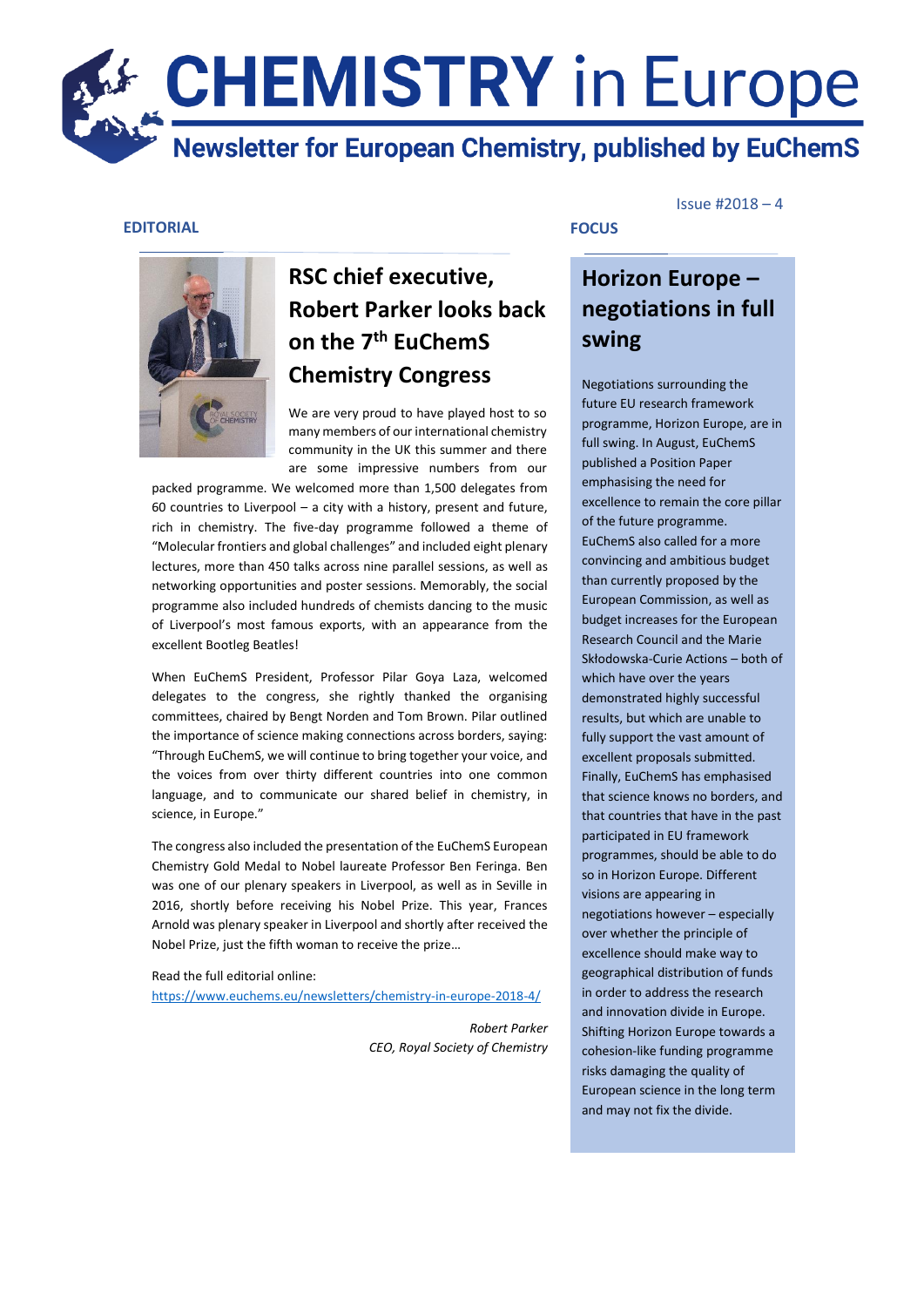

**POLICY**

### **Open Education is on its way**

Obtaining a quality education is the foundation to improving people's lives and to achieving sustainable development. While there are many world-wide methodologies in place to assess the quality of traditionally formal education systems, this is not yet the case for open education.

Open education is education without academic admission requirements and is typically offered online. Open education broadens access to the learning and training traditionally offered through formal education systems.

There are a number of concerns regarding the implementation of open education systems. These include a potential lack of administrative oversight and quality assurance systems for educators/materials in some programmes, a lack of equal access to technologies required for students' full participation in online education initiatives, and questions regarding the use of copyrighted materials.

Ultimately, open education calls for multi-stakeholder action.

In Europe, policy approaches to open education vary between countries, while at the European level, the European Commission, ministries, regional authorities, associations, educational institutions and NGOs are key stakeholders.

At the 7<sup>th</sup> EuChemS Chemistry Congress in Liverpool in August this year, a panel discussion "Education and Empowering the Future Global Workforce" was jointly organised by the European Chemical Society and the American Chemical Society on the role of (open) education, global collaboration and the current job market…

You can read the full article online: <https://bit.ly/2RA2O63>

*Nineta Hrastelj, General Secretary, EuChemS* **RESEARCH**

# **EYCN at the 7th EuChemS Chemistry Congress**

I saw Professor Ben Feringa sitting at the back of the room. I had to get out and double check I was in the right room. It clearly said 'European Young Chemists' Network' – it was the right place. If a Nobel laureate had decided to come and listen, did that mean that the session had been a success? I personally believe so. But not only because of him. Throughout the entire week, we saw many very prestigious people come and go in the EYCN sessions: editors from the most respected chemistry journals, leading senior researchers, toplevel representatives from several chemical societies… and even the world-famous Twitter star Prof. Dr. Chicken!

How did we achieve it?

You can read the full article online: <https://bit.ly/2zslFbS>

> *Fernando Gomollon Bel Past Chair, EYCN*

# **Young Chemists Crossing Borders (YCCB) – from Boston to Liverpool**

Chemists and chemical societies strive for the exchange of ideas and collaborate on projects across borders. The world we live in is the most connected it has ever been. Science, but also trade and politics, stand in a globalised network of an ever-growing complex world. As a logical consequence of indistinct borders, the young generation needs to make the best from the opportunities which this development offers. International collaboration is a chance, but also a task in the future work environment. Preparing young chemists for a globalised world and revealing to them the opportunities are some of the many goals of the Young Chemists Crossing Borders (YCCB) exchange programme…

You can read the full article online: <https://bit.ly/2zslFbS>

> *Torsten John Secretary, EYCN*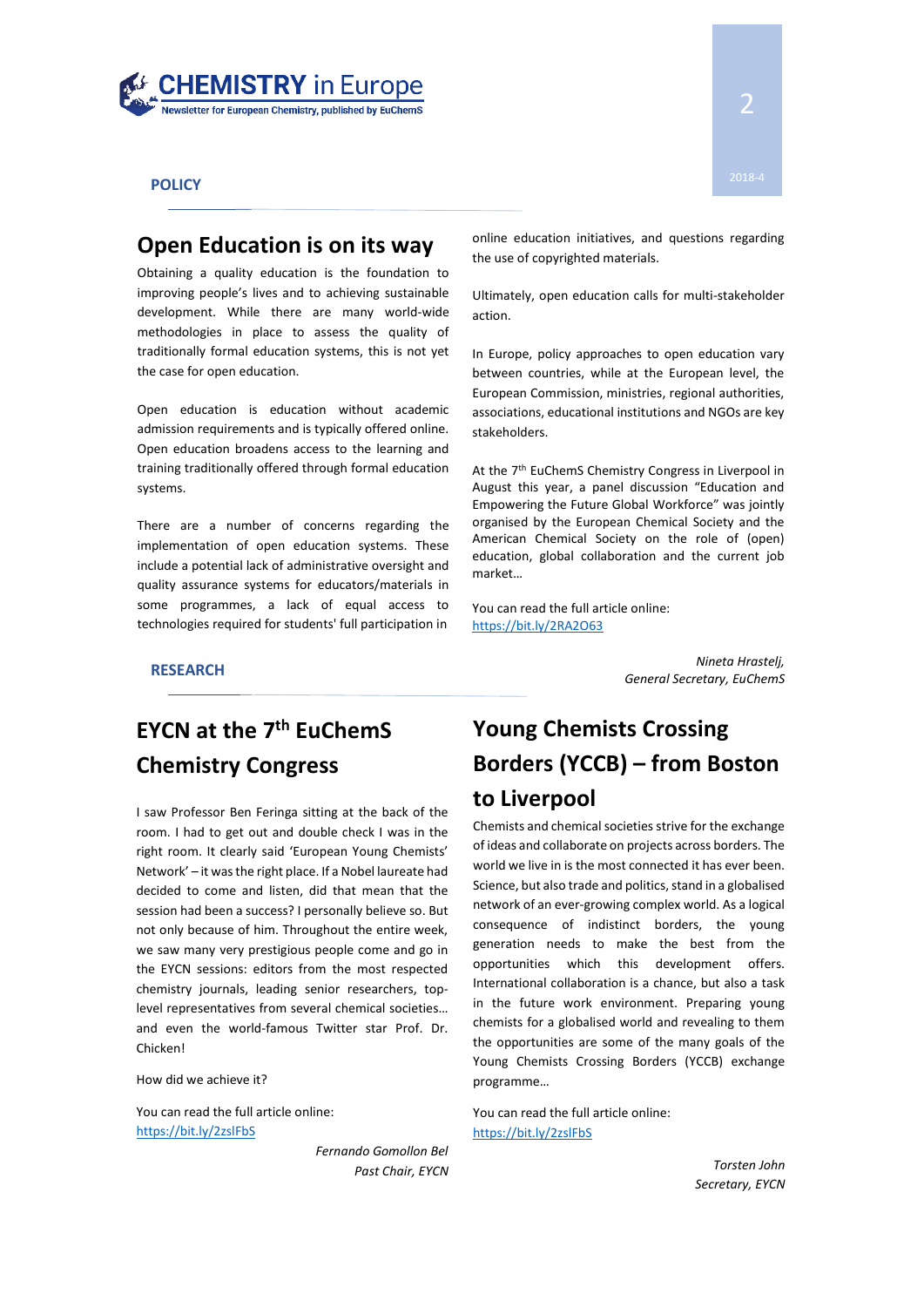

# **ChemRxiv: Year One and Beyond**

This time last year, ChemRxiv was launched with the goal to become the world's premier preprint server focused on the chemical sciences, and what a year it has been! This spring, the Royal Society of Chemistry (RSC), and the German Chemical Society (Gesellschaft Deutscher Chemiker, GDCh) joined the American Chemical Society (ACS) as co-owners. This three-society group provides experience and expertise in meeting authors' needs and is well-positioned to provide strong governance for ChemRxiv in addition to promoting the chemical sciences around the globe. ChemRxiv has attracted more than 450 different submitting authors (who posted over 500 original preprints and more than 200 revisions) and readers from 40 different countries..

You can read the full article online:<https://bit.ly/2zslFbS>

*ChemRxiv Governing Board (Rich Kidd; Wolfram Koch; James Milne; Irina Sens; Sarah Tegen; Emma Wilson; et al.)*

#### **MEMBERS' PERSPECTIVES**

# **150th Anniversary of the D.I. Mendeleev Russian Chemical Society**

*"It is the function of science to discover the existence of a general reign of order in nature and to find the causes governing this order. And this refers in equal measure to the relation of man – social and political – and the entire universe as a whole." -* D.I. Mendeleev

In 2018, the Mendeleev Russian Chemical Society (MRCS) celebrates its 150<sup>th</sup> Anniversary. The idea of creating a union of Russian chemists was developed following the Karlsruhe Congress which was the first international meeting of chemists in September 1860. Seven Russian chemists, including D.I. Mendeleev and A.P. Borodin were present.

During the first Russian congress of natural scientists and doctors in 1867, the statement: «The chemical section declared a unanimous desire to join the Chemical Society to communicate the already established forces of Russian chemists» was made…

You can read the full article online[: https://bit.ly/2F5NCfQ](https://bit.ly/2F5NCfQ)

*Yulia Gorbunova Corresponding member of RAS and Ilya V. Vorotyntsev* 

**MEET…**



Gianluca M. Farinola elected new Chair of the EuChemS Organic Chemistry Division of EuChemS. He is Professor of Organic Chemistry at the Università degli Studi di Bari "Aldo Moro".



Venko Beschkov is the President of the Union of Chemists in Bulgaria. He is Emiritus Professor at the Bulgarian Academy of Sciences, Institute of Chemical Engineering.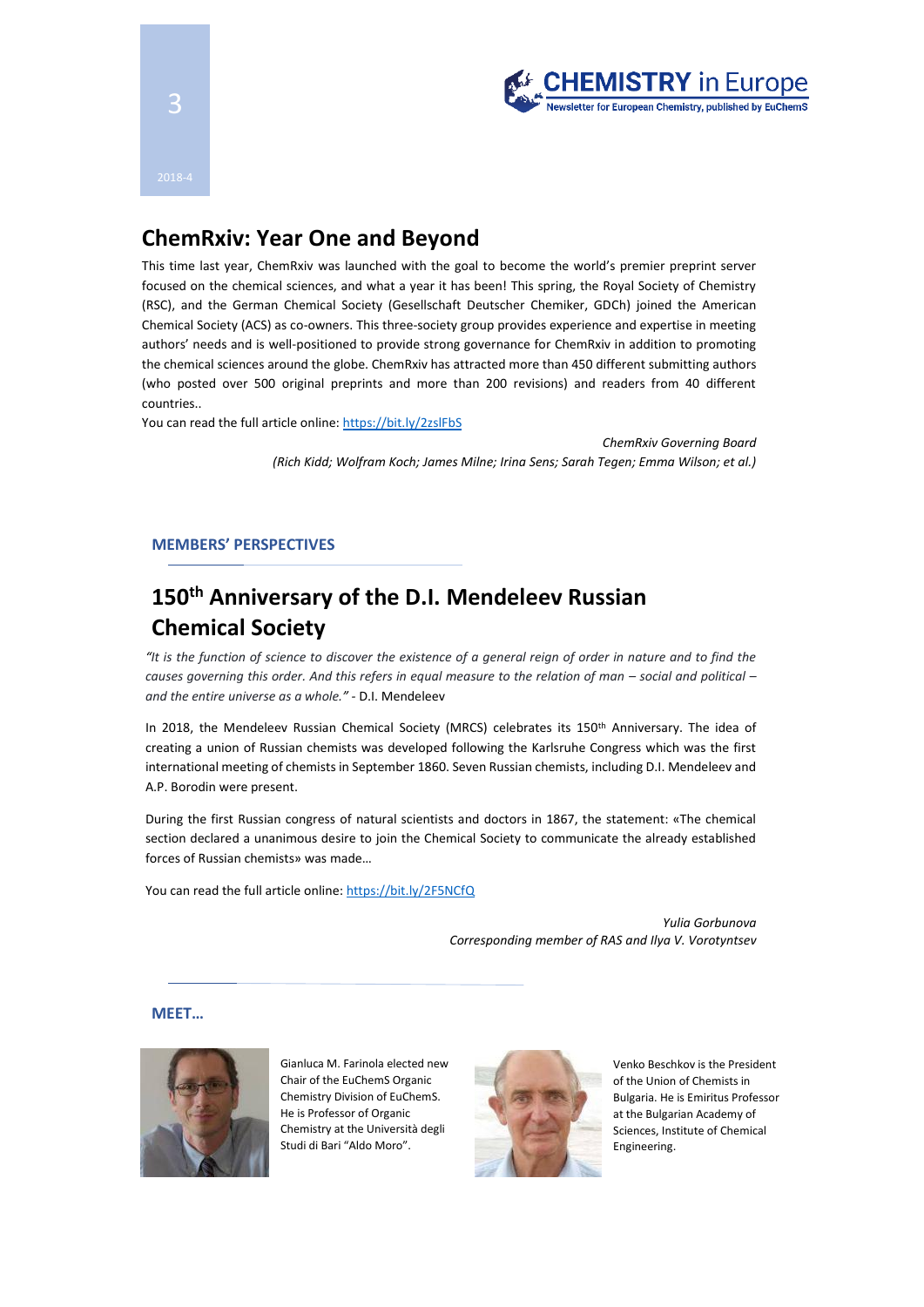

#### **NOTES**

# **90 Elements that make up everything**



It is an astonishing thought that *everything* we see around us is made up of different combinations of just 90 building blocks – the 90 naturally occurring chemical elements. Since 2019 will be the 150<sup>th</sup> anniversary of Mendeleev's publication, UNESCO has proclaimed 2019 as *The International Year of the Periodic Table of Chemical Elements* (IYPT).

You can read the full article online: *<https://bit.ly/2yPtsB6>*

> *David Cole-Hamilton Vice-President, EuChemS*

### **2018 Nobel Prize in Chemistry**

Very warm congratulations to Frances Arnold, George P Smith and Gregory Winter on being awarded the 2018 Nobel Prize in Chemistry for their discoveries in enzyme research – studies which are already impacting medicine and the role of antibodies in neutralising toxins, counteracting autoimmune diseases and treating metastatic cancer.

Professor Frances Arnold is the fifth woman to win the Chemistry Nobel Prize, and we were very glad to have her speak at the EuChemS Chemistry Congress 2018 in Liverpool. You can watch the recent interview with her here[: https://youtu.be/1645d8kcJLE](https://youtu.be/1645d8kcJLE)

You can read the full article online: *<https://bit.ly/2yPtsB6>*

# **Launch of a MOOC on Good Chemistry**

A course entitled "*Good Chemistry - Methodological, Ethical, and Social Dimensions*" has been conceptualised and realised by a EuChemS task force. The undertaken efforts are the response to a growing demand for educational material on matters of research ethics and science ethics.

You can read the full article online: *<https://bit.ly/2yPtsB6>*

*Jan Mehlich Project Leader EuChemS Online course on Ethics*

# **EuChemS Service and Lecture Award nominations open!**

We are happy to announce that the call for nominations for the **EuChemS Lecture Award** and the **EuChemS Award for Service** are now open!

Lecture Award: Use the form [here to submit your](https://www.euchems.eu/awards/lecture-award/)  [nomination!](https://www.euchems.eu/awards/lecture-award/) And make sure to read the [guidelines.](http://www.euchems.eu/wp-content/uploads/2015/06/P-002-Lecture-Award-2016-Approved.pdf) Deadline: 31 December 2018.

Award for Service: We invite all EuChemS member organisations, Professional Networks, and any individuals to submit their nominations now! Use the [online form here to submit your nomination.](https://www.euchems.eu/awards/award-for-service-new1/) Deadline: 31 December 2018.

You can read the full article online: *<https://bit.ly/2yPtsB6>*

## **EuChemS General Assembly 2018**

This year´s EuChemS General Assembly, which took place on 25 – 26 August 2018 in Liverpool, UK, discussed many of the upcoming developments and activities to be carried out by EuChemS over the next year: in particular, preparations and ideas for projects and events in celebration of the 2019 International Year of the Periodic Table [\(IYPT2019\)](http://www.euchems.eu/iypt2019/about/); the launch of the EuChemS online course on Chemistry and Ethics; as well as updates on the upcoming 3rd European Employability Survey for Chemists.

More information available online: *<https://bit.ly/2yPtsB6>*